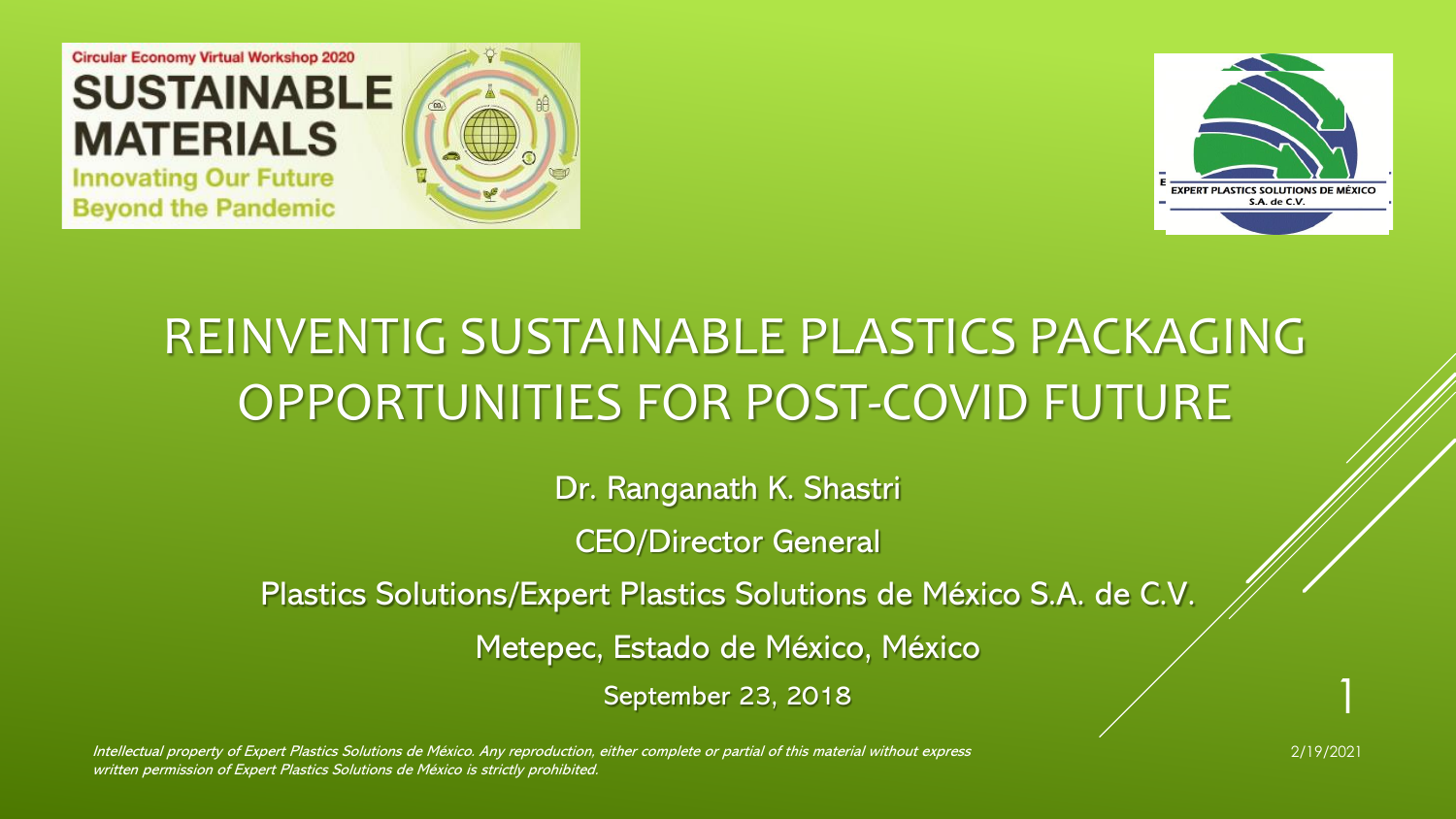



## PRINCIPLES OF CIRCULAR ECONOMY CONCEPT

1. Design out waste and pollution

2. Keep products and materials in use

3. Regenerate Natural Systems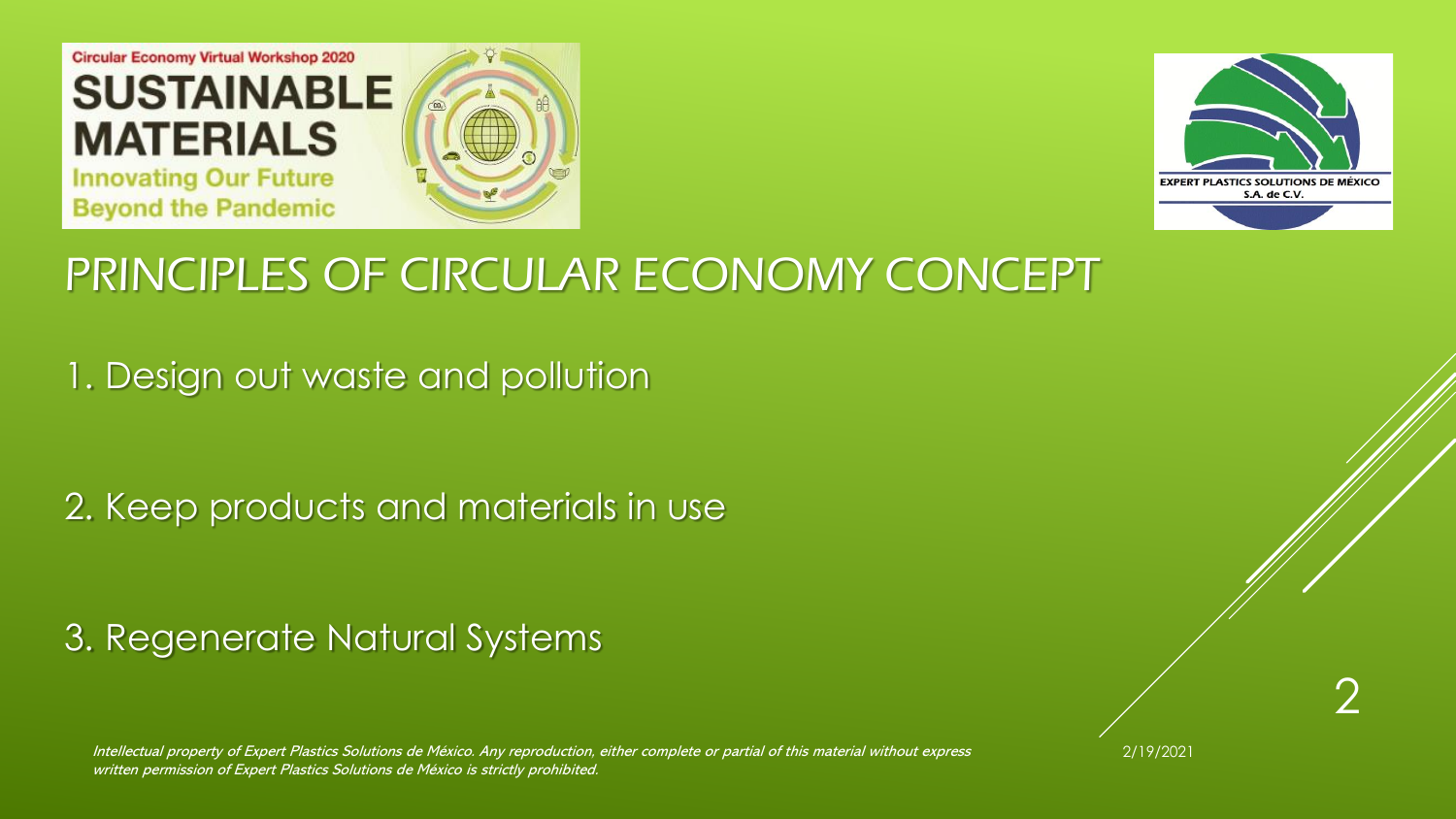



## GLOBAL RESPONSE

- 1. Pledge by European Union and US to make all plastics packaging recycleable by 2030
- 2. Reusing, recycling or recovering all plastics packaging by 2040 … Stretch Goal
- 3. Reduce the amount of waste generated and make it easier for products to be recycled
- 4. Encourage waste reduction strategies through greater consumer awareness, education and industry leadership
- 5. Increase demand for recycled products and collaborate on creating new markets for recycled materials 3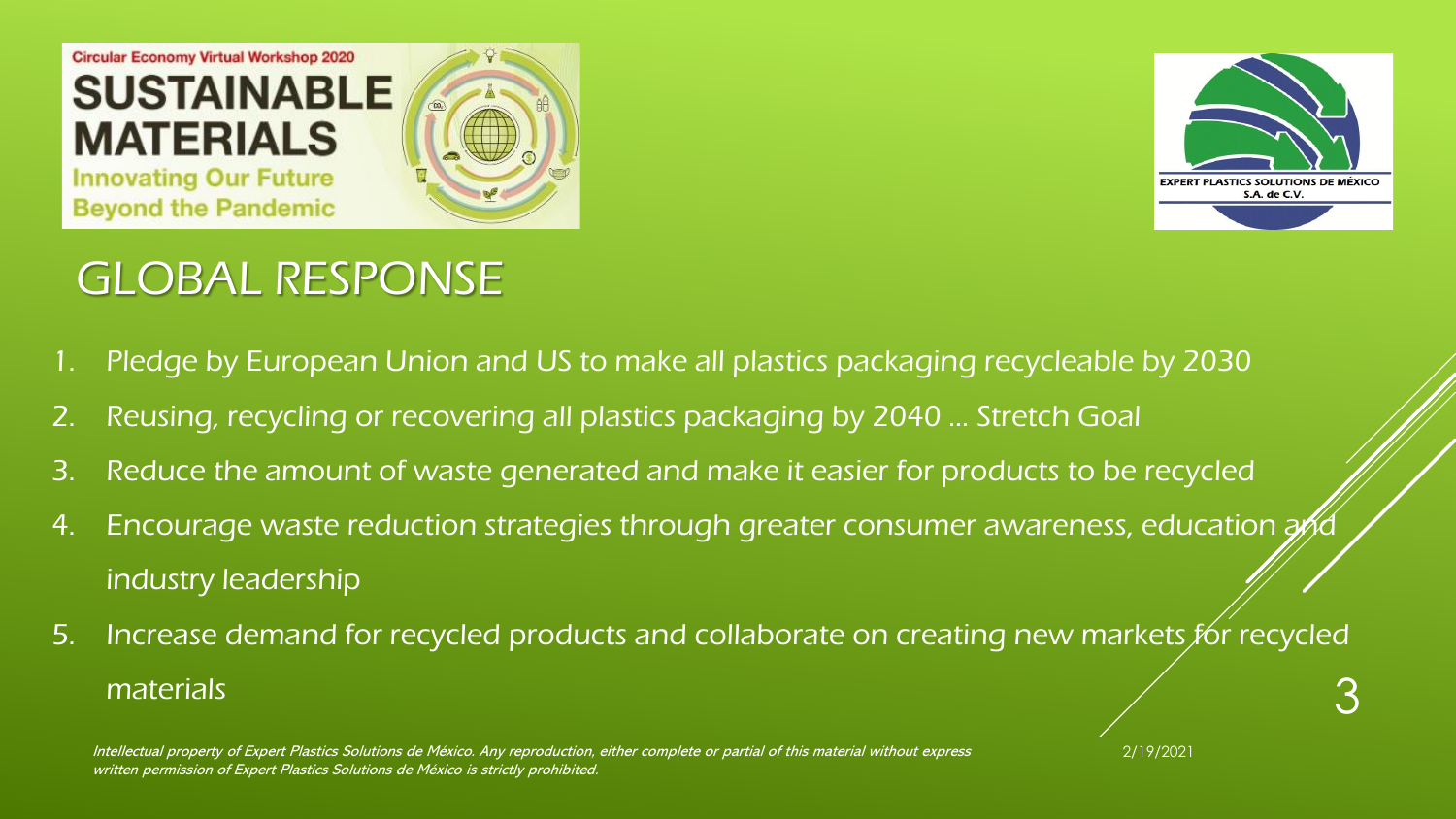

**EXPERT PLASTICS SOLUTIONS DE MÉXICO** S.A. de C.V.

Despite efforts like

Design for Recycling (DFR) Design for Environment (DFE)

Environmental impact considerations have not been part of the Product Design equation!!

Intellectual property of Expert Plastics Solutions de México. Any reproduction, either complete or partial of this material without express 2/19/2021 written permission of Expert Plastics Solutions de México is strictly prohibited.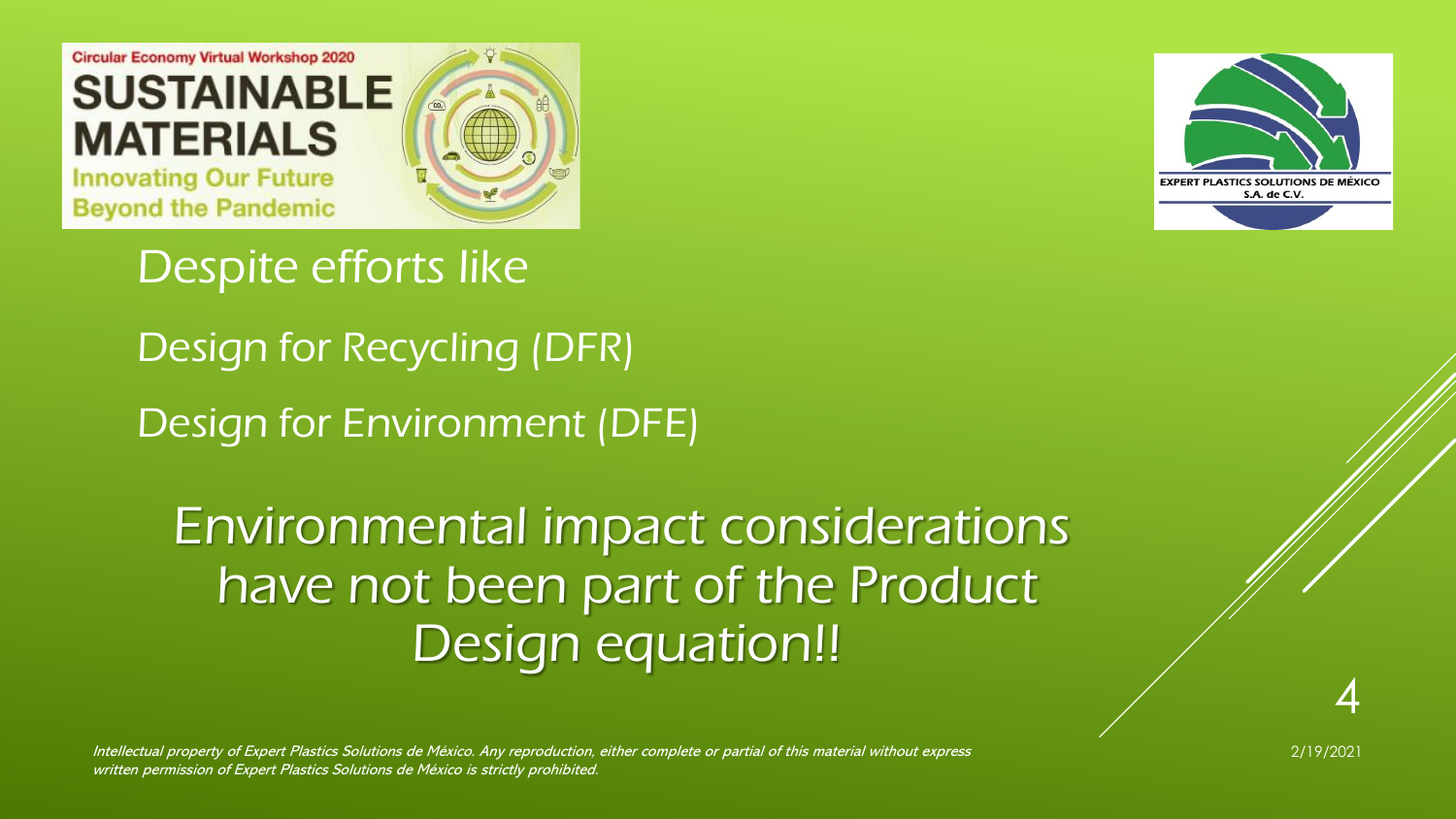



## CONCEPT OF ECO-DESIGN

Integrated approach of incorporating Environmental Stewardship considerations of entire life cycle of a product during the product development stage

Addressing the all of the environmental impact considerations including future issues associated with disposal at the end of the useful life of the product - during design stage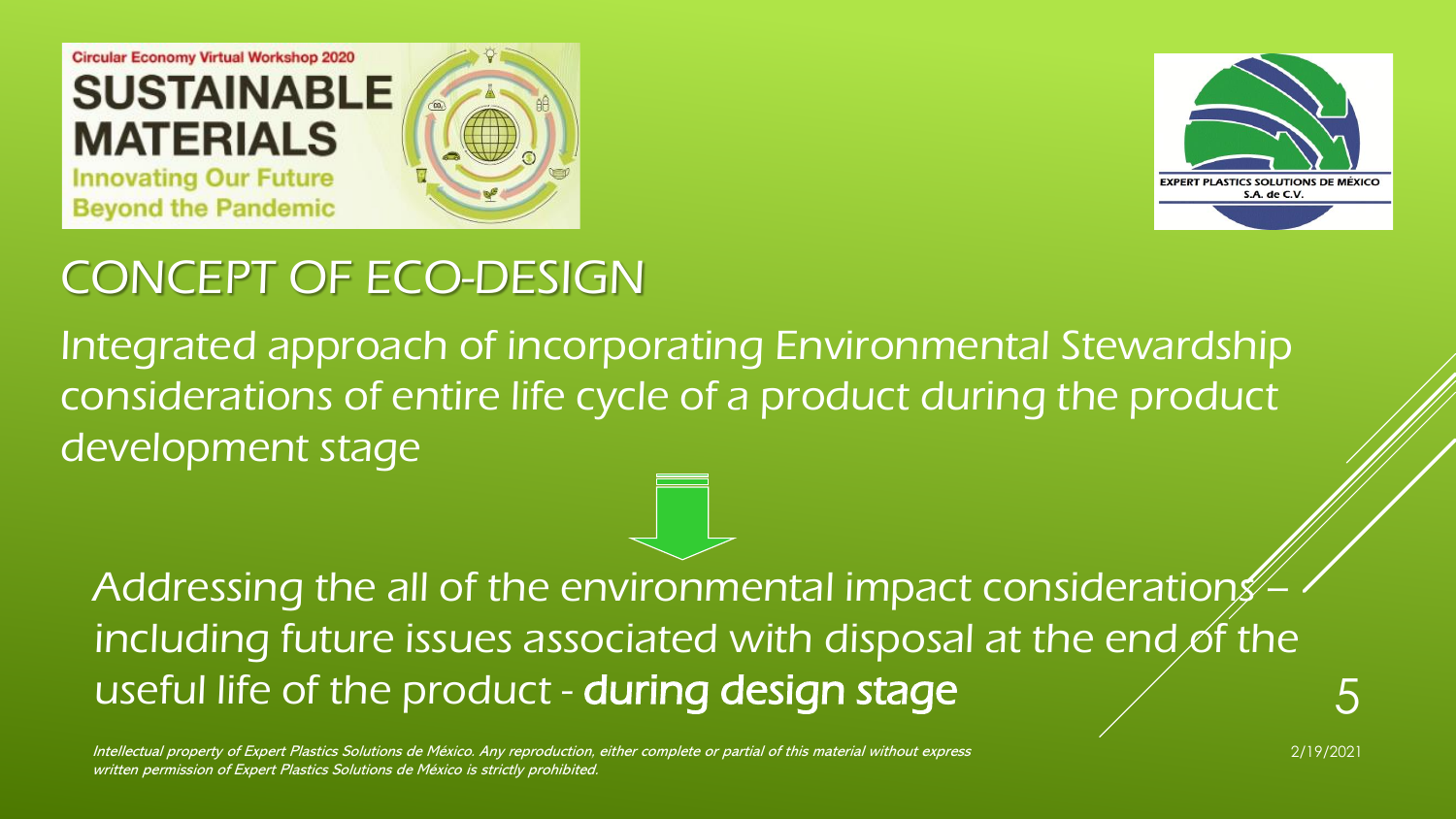

**Beyond the Pandemic** 

**KEY** 





6

ELEMENTS Enter Executive Contract of the Executive Contract of the Executive Contract of the Executive Contract of the Executive Contract of the Executive Contract of the Executive Contract of the Executive Contract of the  $\vert \overline{\mathbf{M}}\vert$ **Rethink Preserve** Incorporate & extend what's  $\overline{\boxtimes}$ the business digital technology already made model Collaborate Use  $\mathbf{\overline{M}}$ waste as to create joint value a resource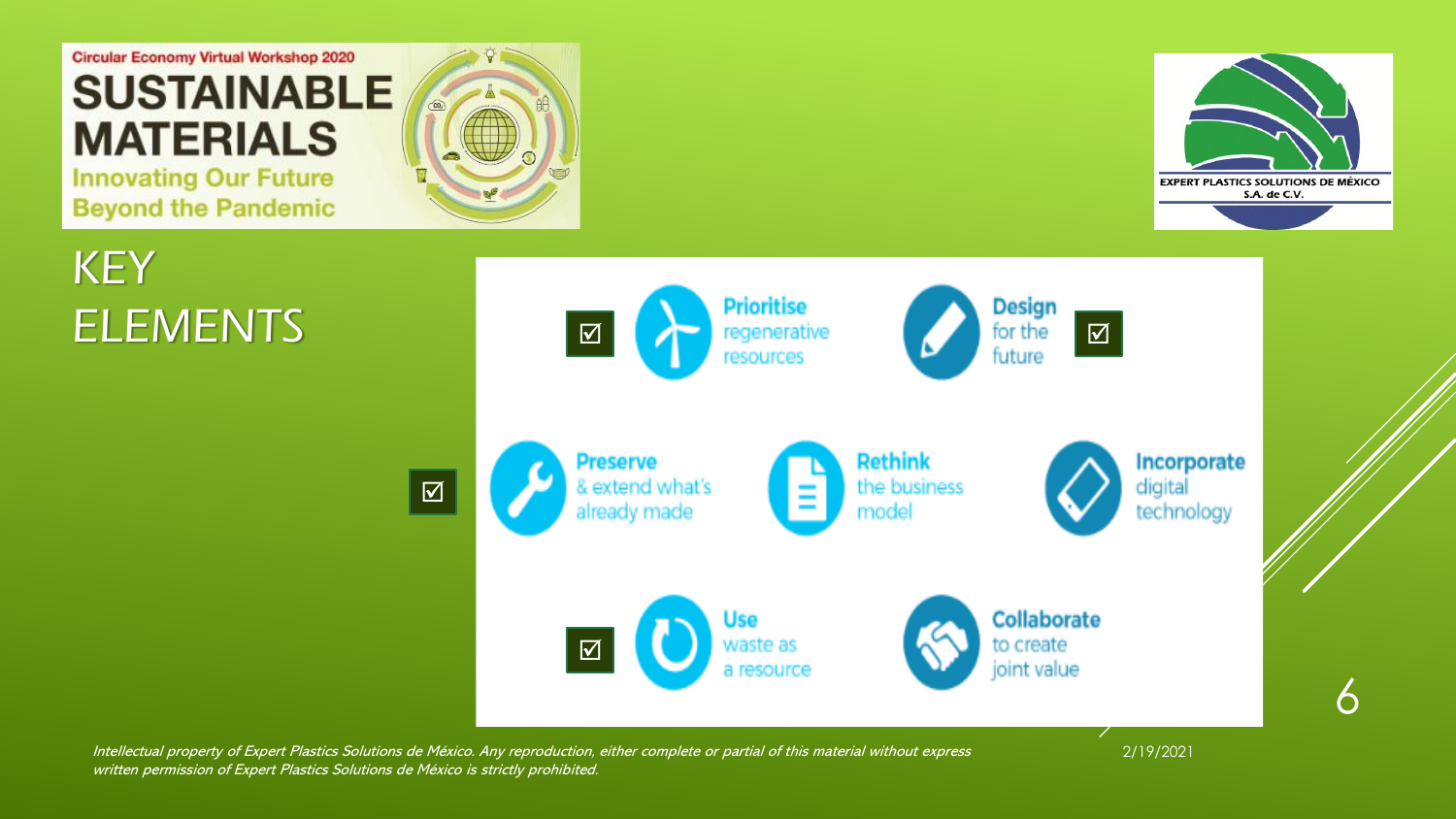





#### [Design](https://circleknowledge.atlassian.net/wiki/spaces/CS/pages/197055/Design+for+the+Future) For the Future (Design Thinking)

Using the right materials, to design for appropriate lifetime and to design for extended future use



#### [Preserve](https://circleknowledge.atlassian.net/wiki/spaces/CS/pages/196804/Preserve+and+Extend+What+s+Already+Made) and Extend What's Already Made (Upycling)

Maintain, repair and upgrade during use, to maximize Product lifetime and creating second life through take back strategies when applicable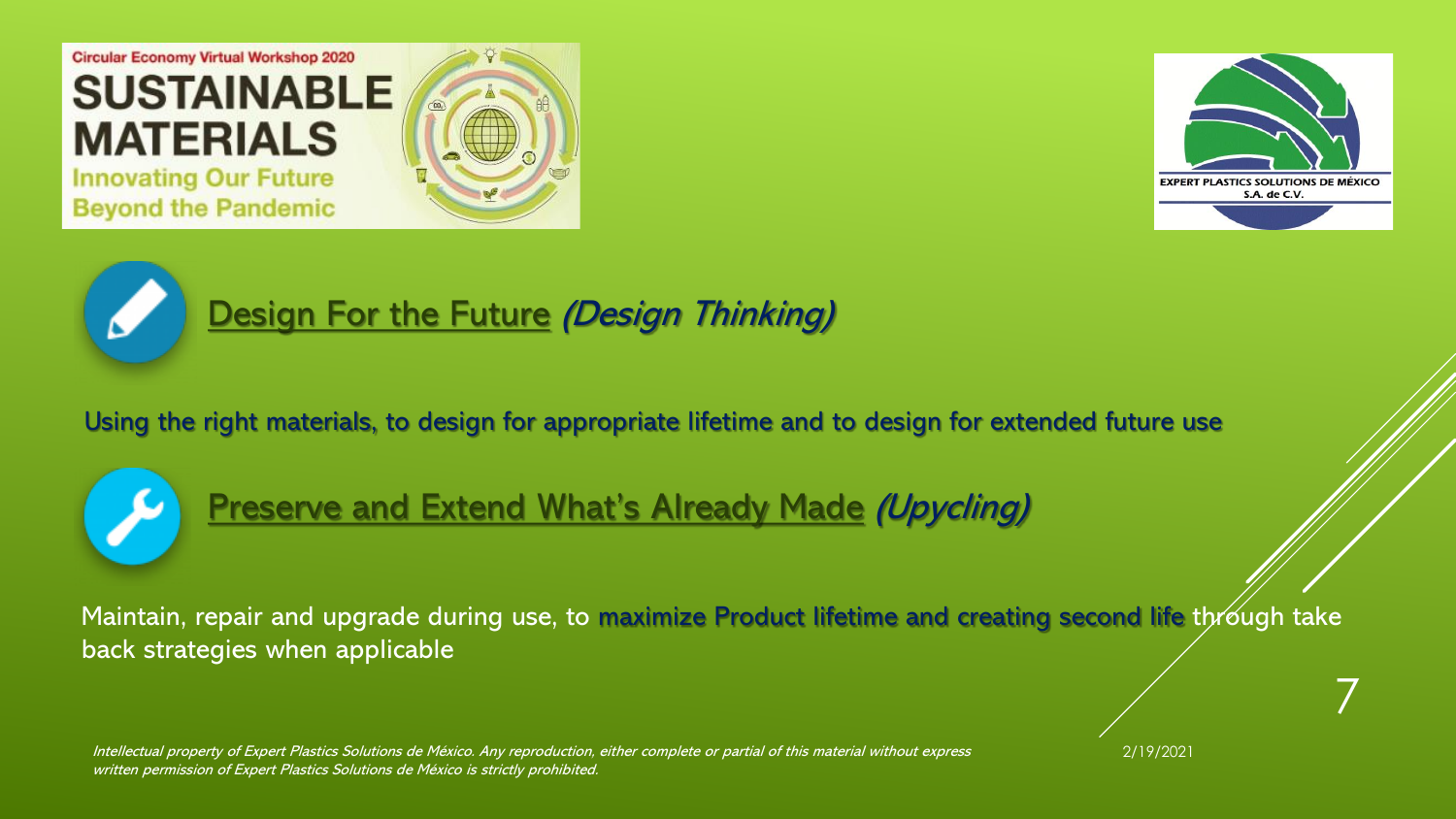





#### Prioritise [Regenerative](https://circleknowledge.atlassian.net/wiki/spaces/CS/pages/196637/Prioritise+Regenerative+Resources) Resources

Ensuring utilization of renewable, reusable, non-toxic resources as materials and energy in an efficient way



Utilizing waste streams as a source of secondary resources and recovering waste for reuse and recycling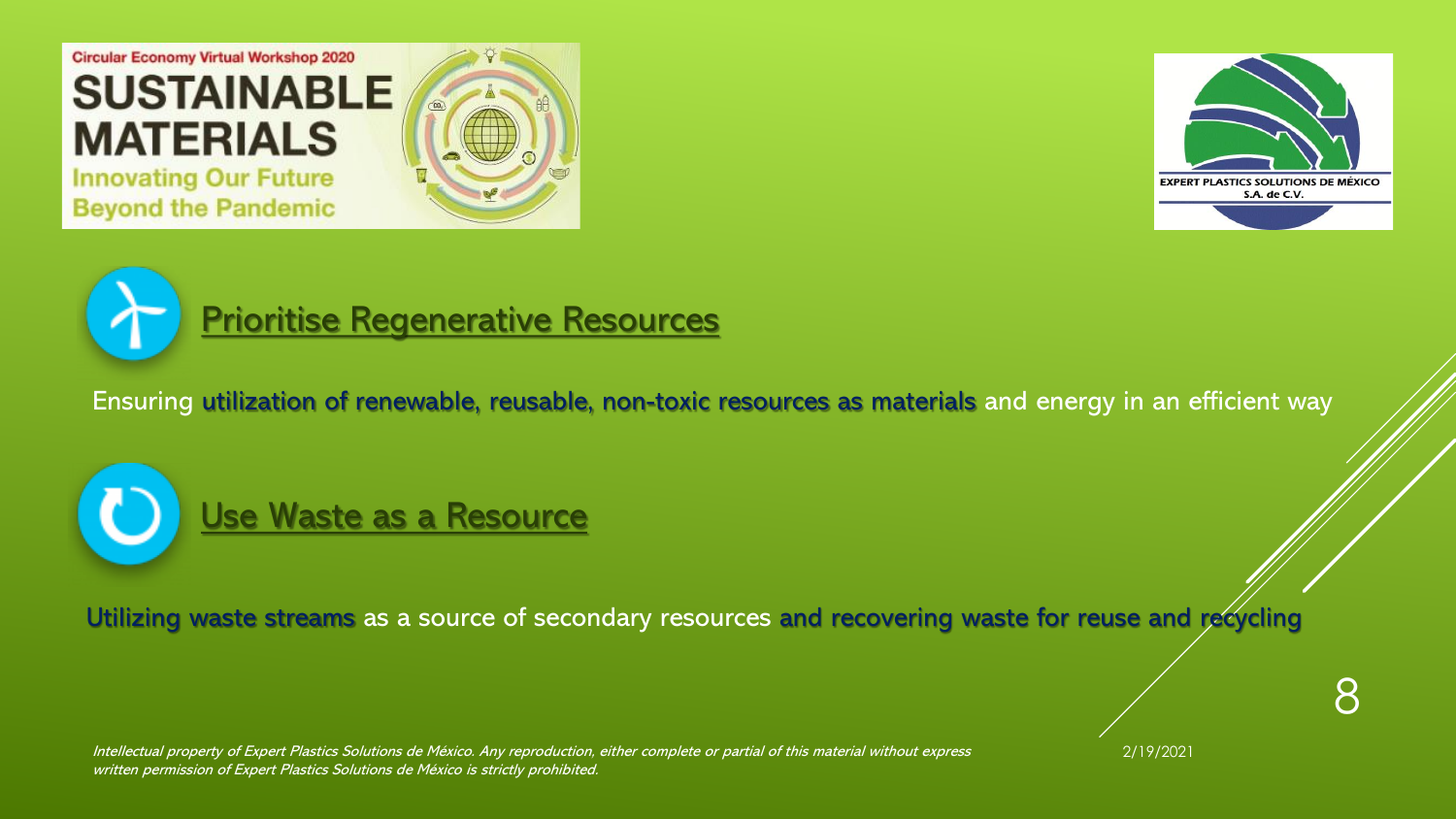



#### A COMPREHENSIVE ROAD MAP…



Intellectual property of Expert Plastics Solutions de México. Any reproduction, either complete or partial of this material without express 2/19/2021 written permission of Expert Plastics Solutions de México is strictly prohibited.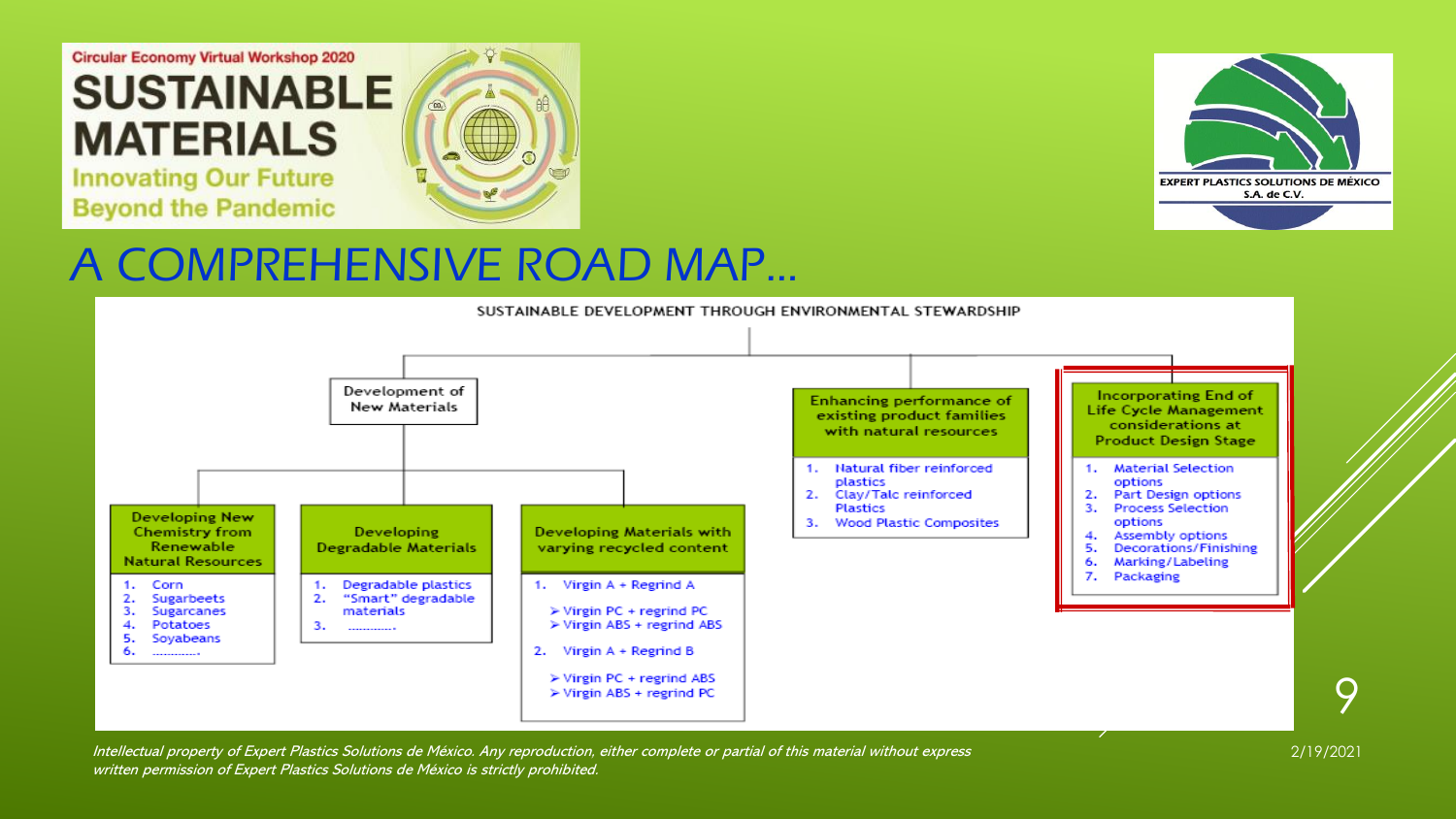



#### OPPORTUNITIES FOR IMPACT

- $\checkmark$  Material selection
- ✓ Process selection
- ✓ Package design
- ✓ Eliminating Over Packaging

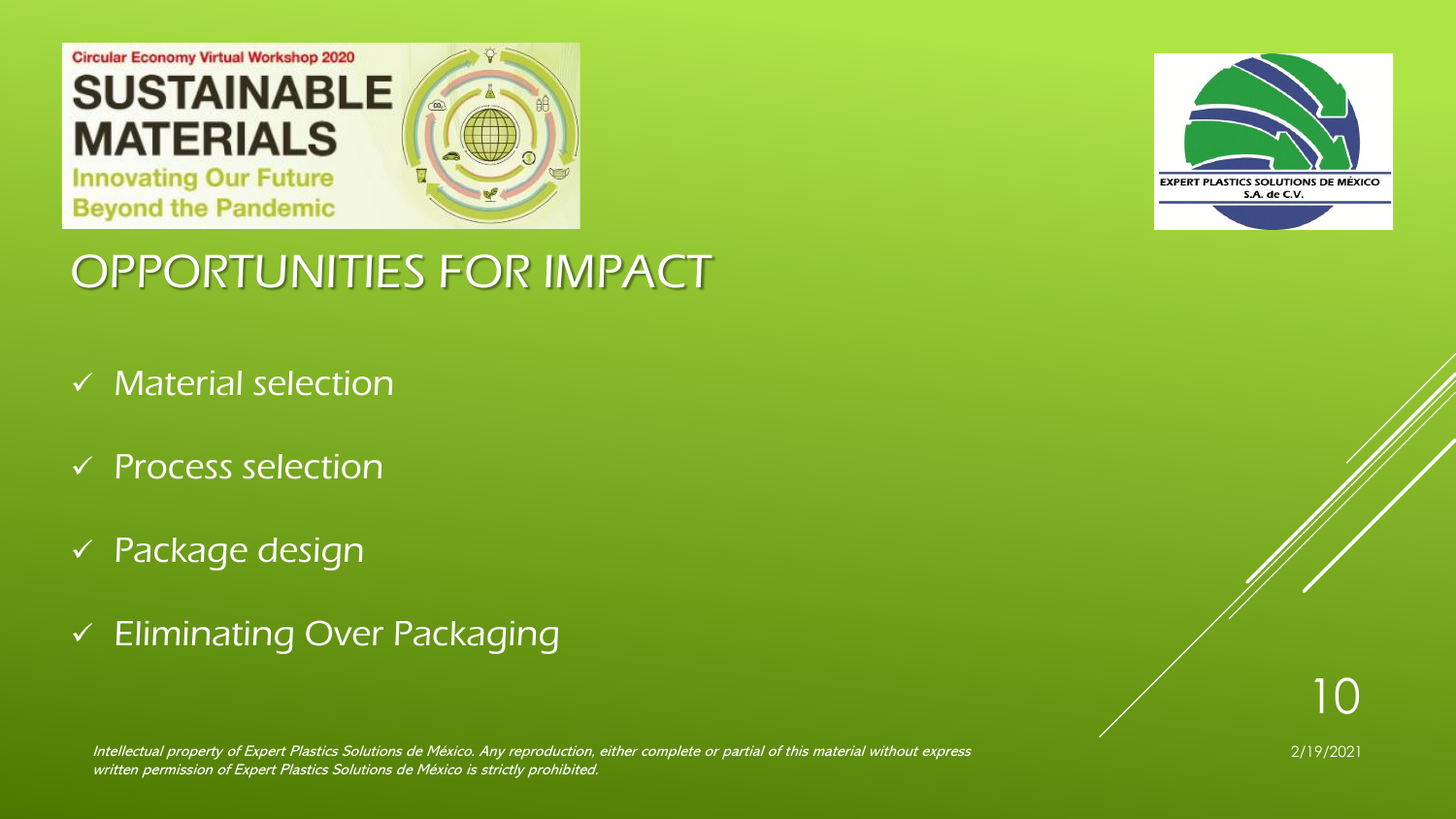



# MATERIAL SELECTION

- ✓ Minimizing material use, through selection of materials with higher performance characteristics such as natural fiber reinforced plastics
- ✓ Use of environmentally friendly plastics plastics from renewable natural resources and degradable plastics
- ✓ Use of recycled content plastic
- $\checkmark$  Use of plastics or additives that do not contain or release substances harmful to the environment
- $\checkmark$  Use of less diverse materials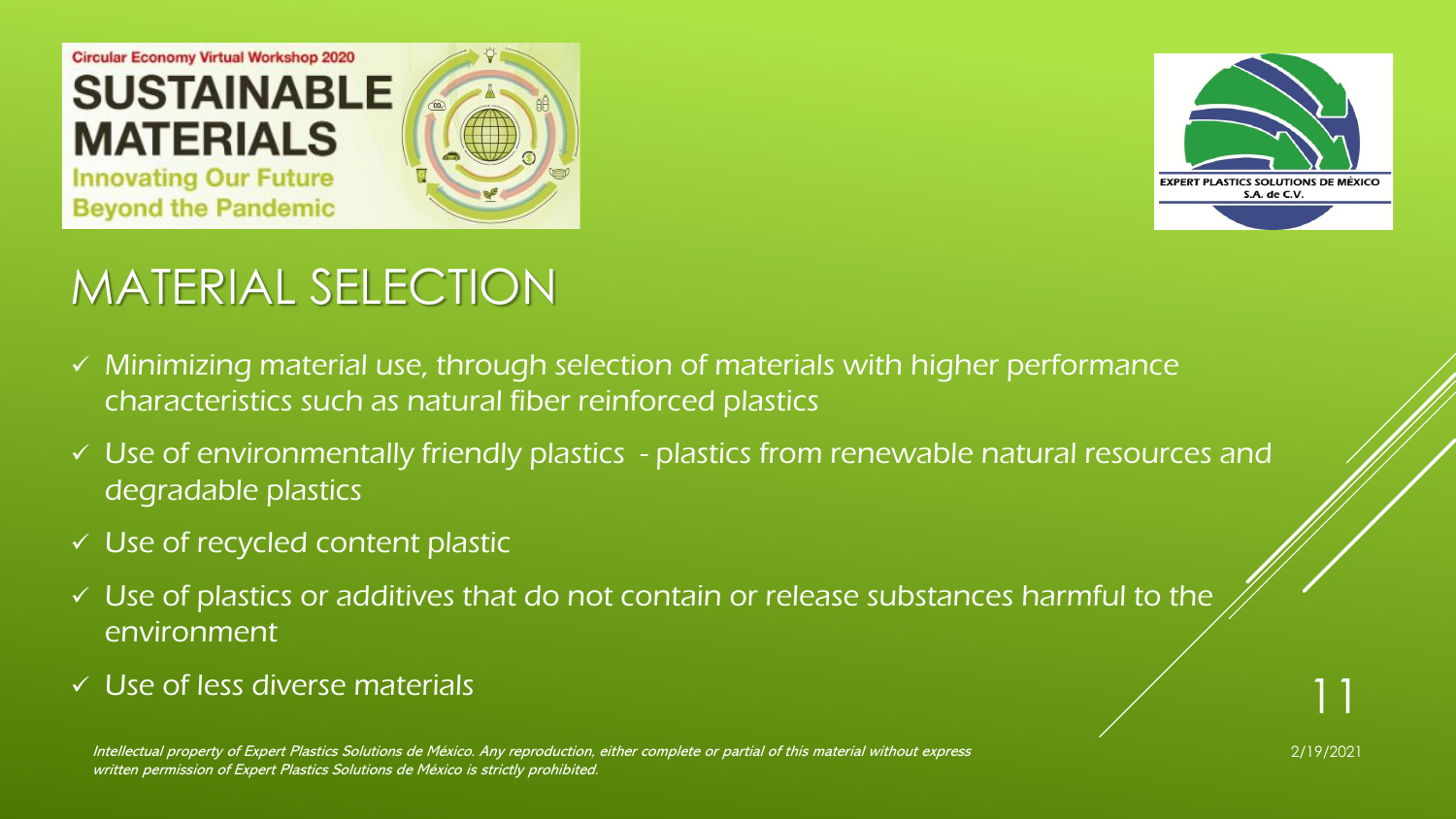#### **Circular Economy Virtual Workshop 2020 SUSTAINABLE MATERIALS Innovating Our Future**

**Beyond the Pandemic** 



## **Material Compatibility** Chart<sup>1</sup>

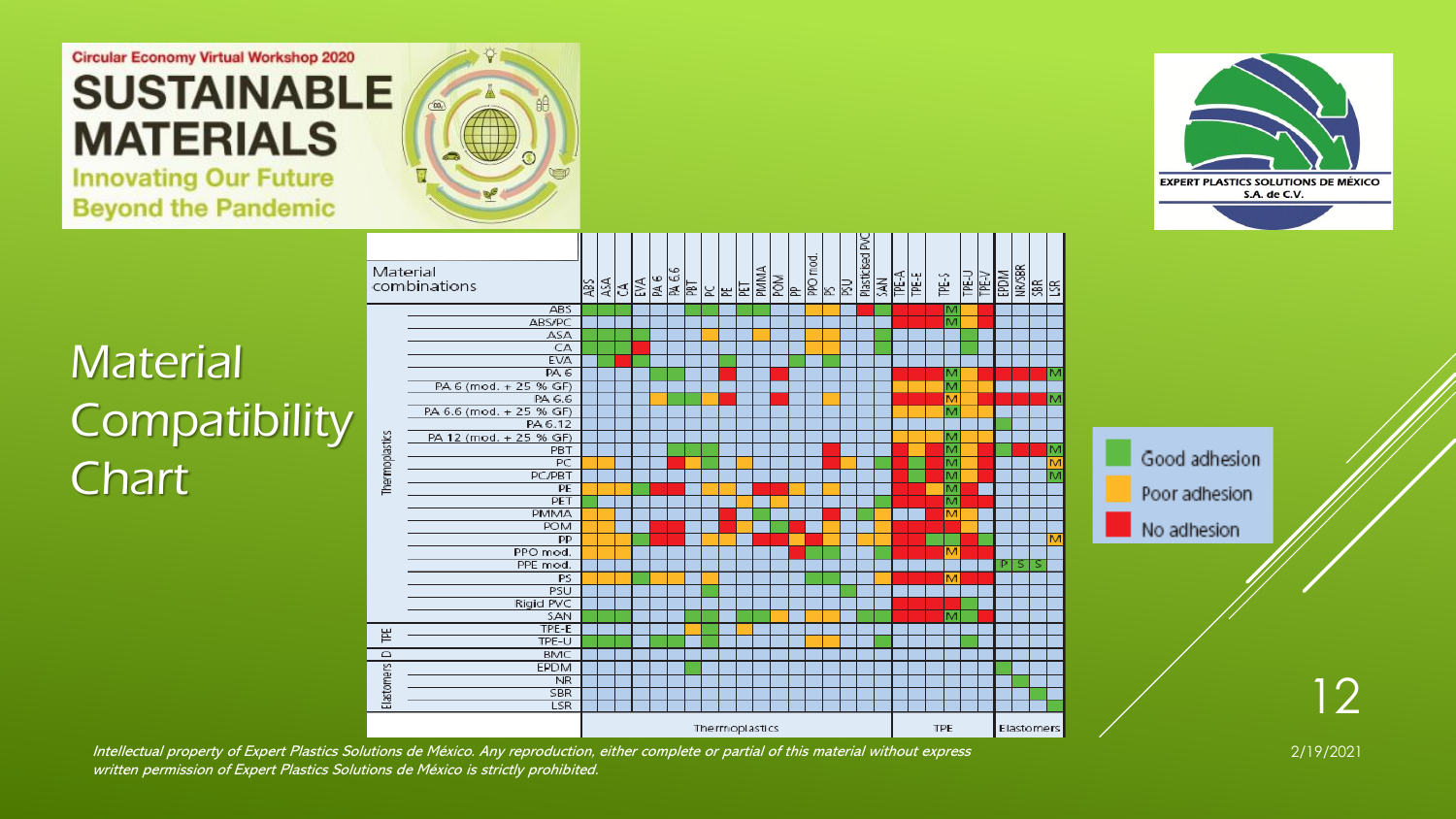



# PROCESS SELECTION

✓ Use of processes that are more energy efficient and generate less amount of scrap, for package production

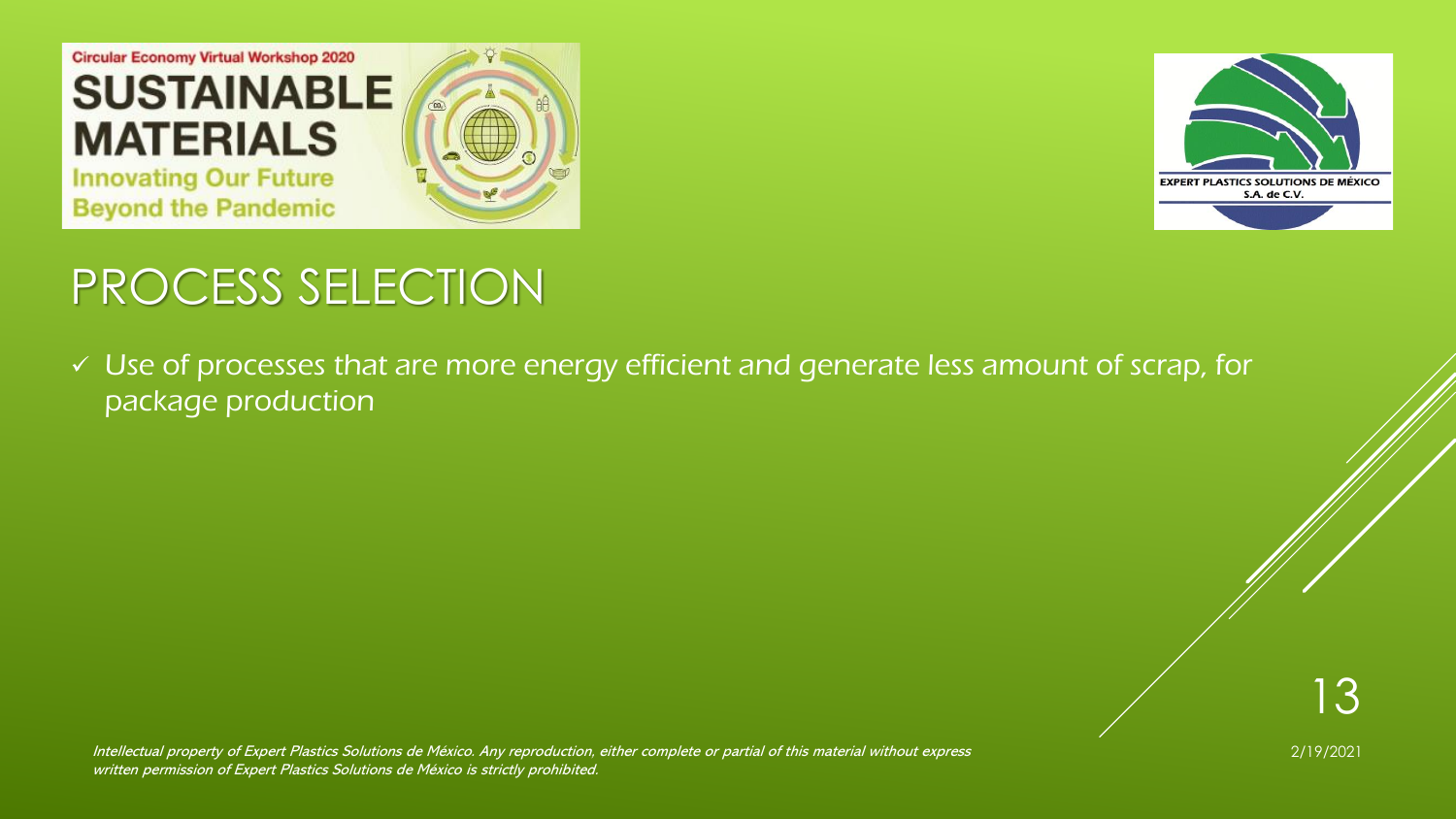



# PACKAGE DESIGN

- ✓ Avoiding "overdesign" to compensate for too generous safety factors
- ✓ Intelligent use of reduced wall thicknesses through strategically placed narrow stiffening ribs, box beam ribs or even double walls with tack-off ribs
- $\checkmark$  Considering collapsible designs for hollow parts

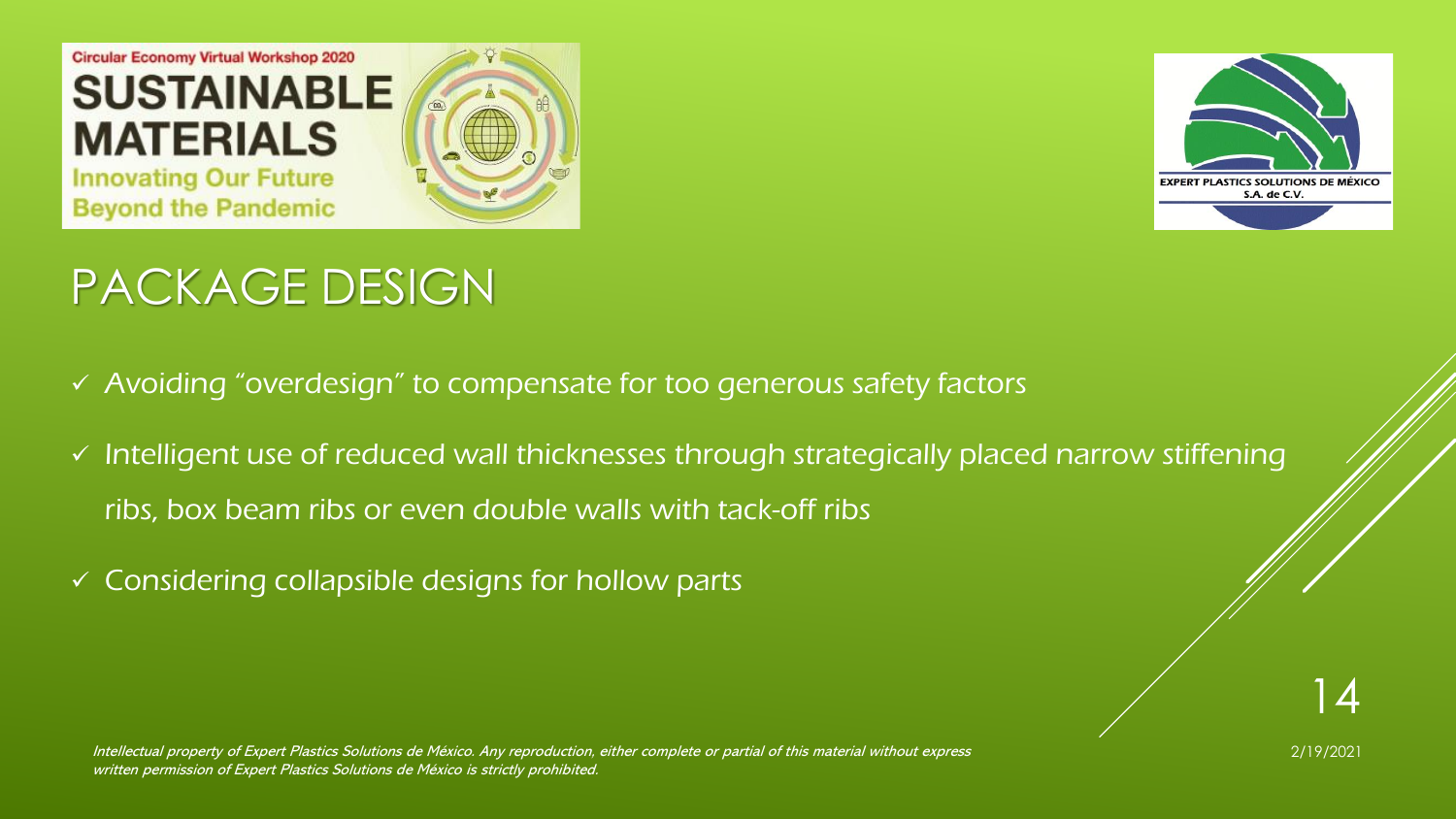



### FINAL THOUGHTS

- 1. Concept of Circular Economy is here to stay !
- 2. Significant Technical, Social and Business challenges ahead !!
- 3. Plastics Packaging has to lead the way!
- 4. PLASTICS HAS TO BE PART OF THE SOLUTION !!!